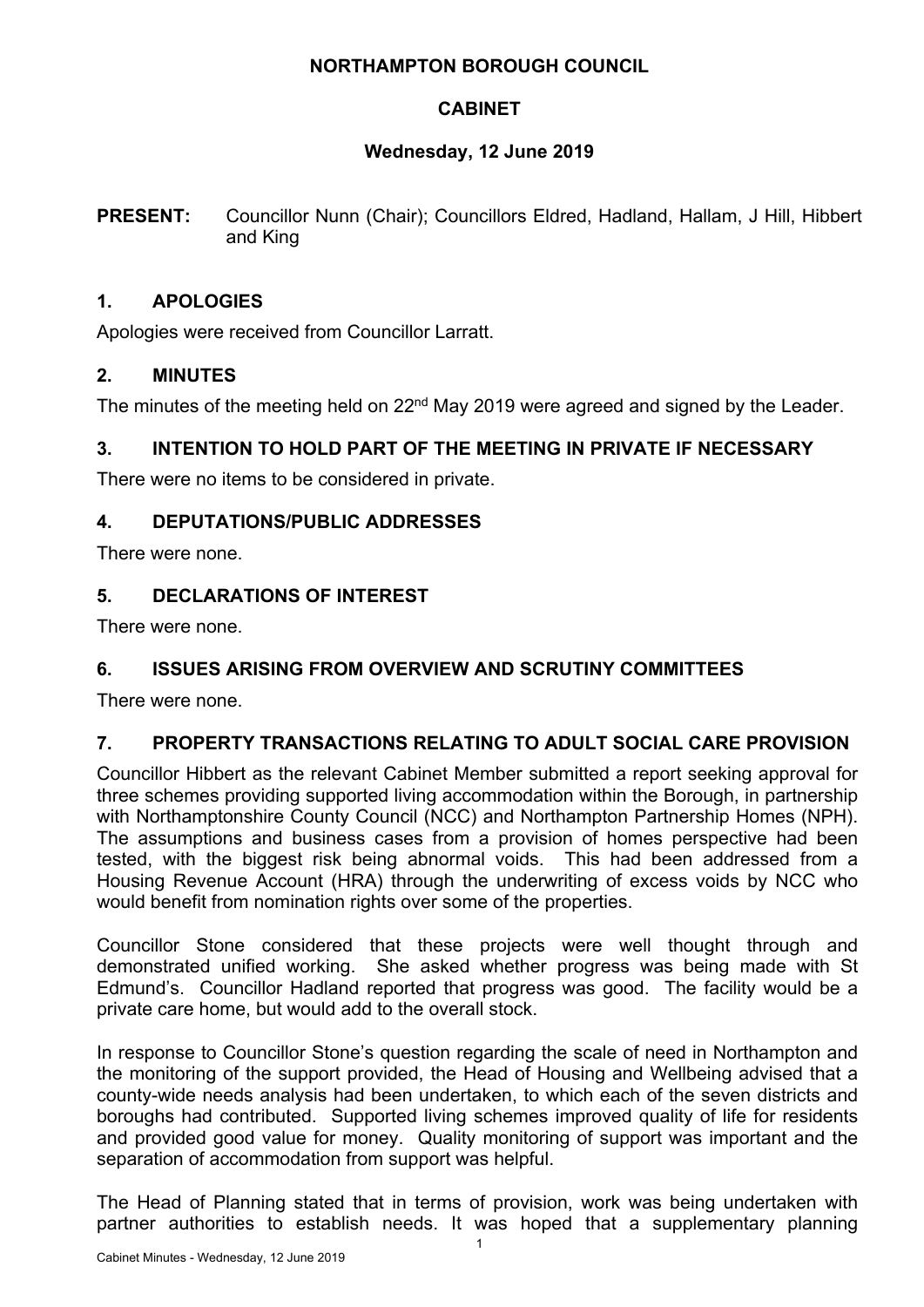document on specialist housing would be brought to Cabinet in July.

The Chief Executive pointed out that adult social care provision was managed and led by NCC, who would ensure that appropriate due diligence and care was monitored.

# **RESOLVED:**

- 2.1 Cabinet approved the Scheme known as Eleanor Lodge, as detailed in Appendix B.
- 2.2 Cabinet approved the Scheme known as Moray Lodge, as detailed in Appendix C.
- 2.3 Cabinet approved the scheme known as Billing Brook Road, as detailed in Appendix D.
- 2.4 Cabinet delegated to the Head of Housing and Wellbeing in consultation with the Cabinet Member of Housing and Wellbeing, the Borough Secretary and Chief Finance Officer the authority to approve the terms of the lease and any associated documentation.
- 2.5 Cabinet delegated to the Head of Housing and Wellbeing in consultation with the Cabinet Member for Housing and Wellbeing and the Borough Secretary authority to regularise and to create a pathway through which property transactions, such as is proposed herein and related to Adult Social Care in the community can be appropriately managed and supported by both authorities.
- 2.6 Cabinet delegated to the Borough Secretary in consultation with the Cabinet Member for Housing and Wellbeing, the Head of Housing and Wellbeing and the Chief Finance Officer, the authority to approve any variations required to be made to the Management Agreement between Northampton Borough Council and Northampton Partnership Homes dated 5 January 2015 that may be required to implement any Cabinet approvals arising from this report.

# **8. PERFORMANCE OUTTURN REPORT QUARTER 4**

In the absence of Councillor Larratt, the Leader asked Councillor Hallam to comment on the environmental issues in the report. Councillor Hallam reported that ESC01n (missed bins) was reported as red primarily because of data issues relating to the change of contractor. It had been difficult to get comparable data in respect of ESC04 (% of household waste recycled and composted) since it included the time of the previous contractor and before roll-out of the new recycling bins in September – although the 4% year on year increase was likely to go up. ESC07 (graffiti) had experienced a backlog of inspections, which was being resolved. PP53a (response to service requests) had been affected by long term staff sickness.

Councillor Birch expressed concern in relation to three of the indicators:

BV012 (sickness absence) – The Chief Finance Officer pointed out that payment for the first day of sickness absence had resulted in an increase in days lost. However, there had been no evidence of increased absence due to issues surrounding uncertainty linked to the local government process. Programmes relating to health and wellbeing and preparing for change had been put in place for staff.

HML01 (households in temporary accommodation) – The Head of Housing and Wellbeing reported that the time households spent in temporary accommodation before being rehoused had increased, and was typically 12-18 months. The Temporary Accommodation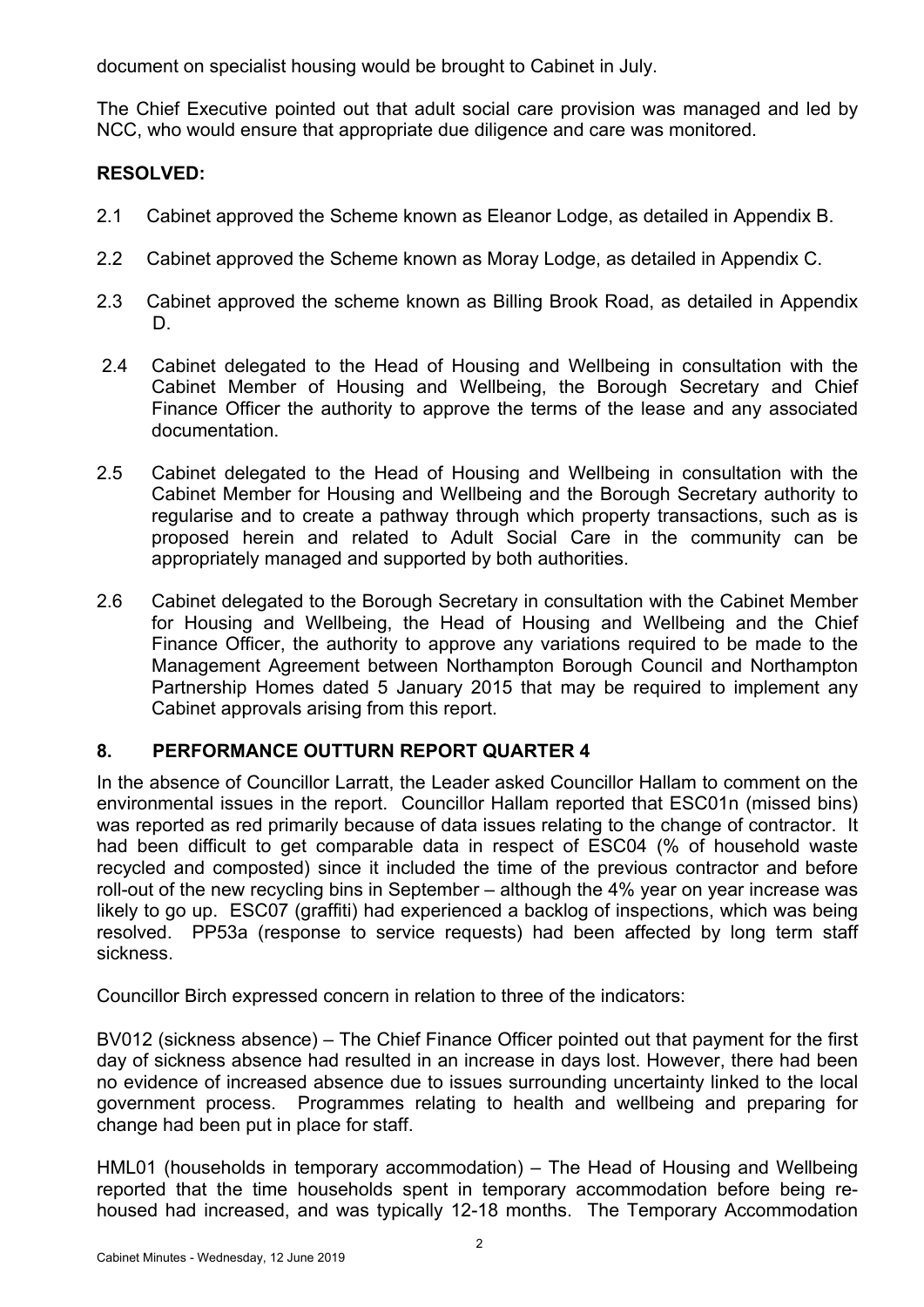Action Plan, which Cabinet approved in April 2019 should reduce this.

MPE01/2 (NWEZ businesses/jobs) – Councillor Hadland reported that following the boost from the new University campus, viability had been more of an issue, although the situation was now improving. Councillor Nunn pointed out that individual sites were being looked at and work commissioned to overcome barriers to development. This would then stimulate jobs in the Enterprise Zone. The Chief Executive stated that two new staff members were being added to the team because of the demand experienced, which was positive. This had been budgeted for in the restructure last year.

### **RESOLVED:**

- 2.1Cabinet reviewed the contents of the performance report (Appendix 1).
- 2.2Cabinet agreed that the Annual Performance Report will be presented in June of each year to the Audit Committee.

## **9. DERNGATE CONSERVATION AREA REVIEW**

Councillor Hill as the relevant Cabinet Member submitted a report. The Council had a statutory duty to reappraise all Conservation Areas. As part of the consultation it was suggested that the area be increased. However, it was felt this would dilute the historic character and appearance of the area, so the existing boundary was proposed to be retained

Councillor Birch thanked those who put the report together and noted that Conservation Area reviews engaged the community and helped them appreciate their heritage.

### **RESOLVED:**

2.1Cabinet approved the adoption of the Derngate Conservation Area Re-appraisal and Management Plan (Appendix B).

# **10. CORPORATE RISK REGISTER**

Councillor Nunn as the relevant Cabinet Member submitted a report and noted that 17 risks were recorded on the Corporate Risk Register as at March 2019, 12% red, 76% amber and 12% green. Two items had had the risk rating reduced – Risk 1 (failure to deliver a balanced budget) and Risk 7 (regeneration of Northampton). Monitoring risk was an important part of NBC's culture.

Councillor Stone requested an annual briefing to provide members with more information on this important area. The Chief Finance Officer pointed out that the finance and governance briefing (which Councillor Stone had attended) also covered risk, although attendance at this had been low.

Councillor Stone also expressed concern regarding IT and how this would be harmonised with the move to a unitary council. She believed the problems with Children's Services were compounded by inadequate IT, and a more proactive approach needed to be taken towards the safeguarding of children and adults. The Head of Housing and Wellbeing advised that the safeguarding policy had been updated, Overview and Scrutiny had been briefed regarding plans for a safeguarding and child sexual exploitation information pack for members, and training was being refreshed. All members and officers were being encouraged to participate in online safeguarding training.

Councillor Stone asked whether a serious case review into deaths of homeless people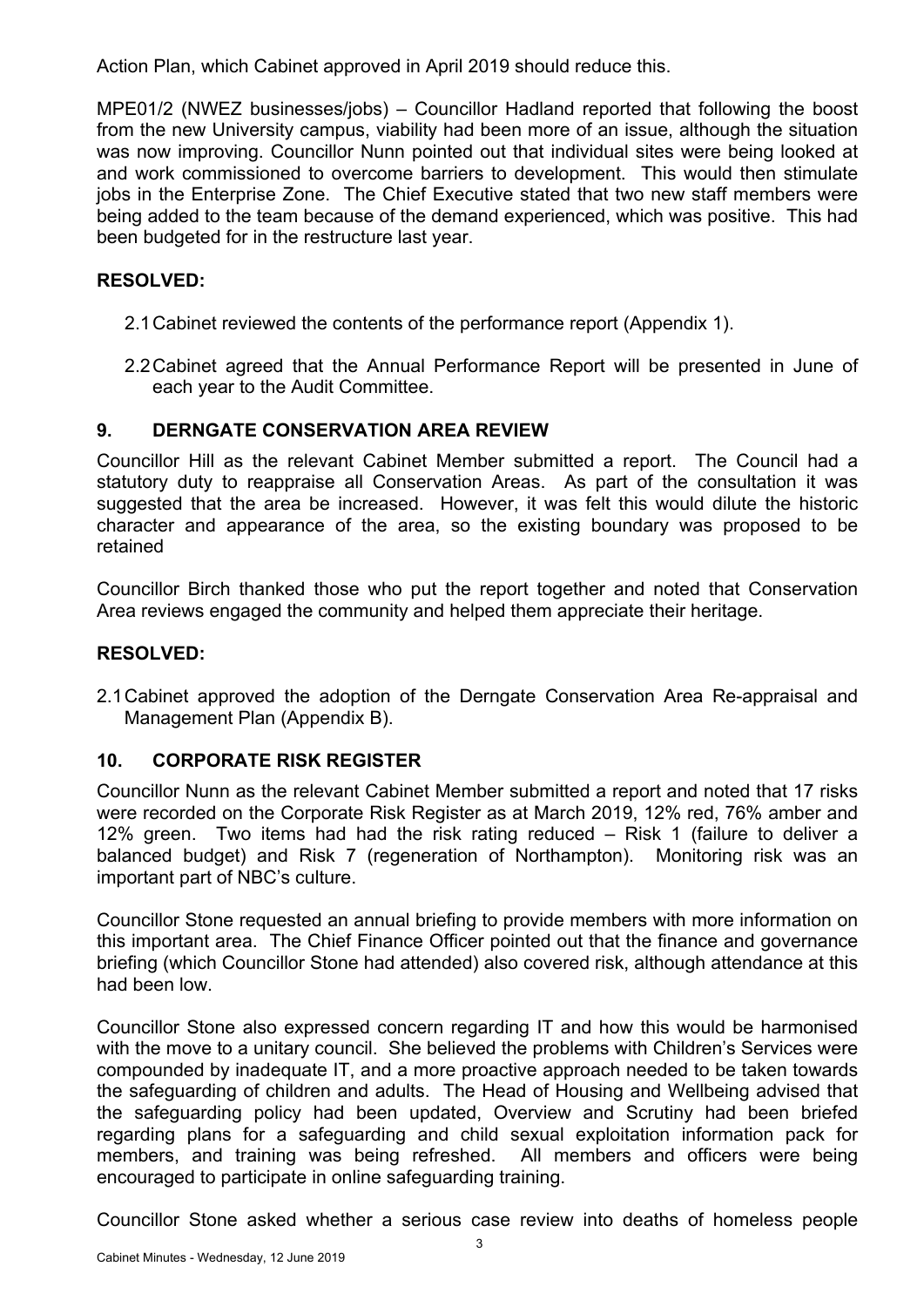needed to be undertaken. It was well known that the life expectancy of homeless people was low, and their outcomes poor. In a recent case, numerous agencies had flagged concerns and it was difficult to ensure a partnership approach. The Head of Housing and Wellbeing stated that in the event of the death of a person who was or had recently been homeless, a named individual from the relevant authority was responsible for co-ordinating a multi-agency meeting at which a light-touch review would be carried out and lessons learned. Where appropriate, cases would be referred to the Northamptonshire Safeguarding Adults Board for a formal review.

Regarding risks around Brexit, the Chief Executive confirmed that monitoring was being undertaken, but the Q4 risk was considered to be minimal.

## **RESOLVED:**

2.1Cabinet reviewed, commented and where appropriate, confirmed the risks contained in the register and the related risk exposures and mitigating actions were relevant.

## **11. FINANCE AND MONITORING - PROVISIONAL OUTTURN REPORT 2018/2019**

Councillor Eldred as the relevant Cabinet Member submitted a report. There had been a General Fund overspend of £732,000. This was considerably better than the position a few months ago, reflecting the hard work by staff to reduce the overspend and obtain grants where possible. Reserves were available to cover the overspend and would be used wisely. There had been a major overspend on temporary accommodation for homelessness last year, for which the budget had been enhanced this year.

Councillor Stone questioned how NBC was managing the issue of being sued in respect of pension contributions. The Borough Secretary pointed out that at the end of the Enterprise contract there had, unusually, been excess money in the LGPS pension fund. Enterprise were suing NCC as the fund administrator (not NBC) for the surplus of £6.5 million. This was being robustly defended by the Councils involved and the Borough Secretary stated that as there were live proceedings in place he did not want to go into too much detail on the case but he would be happy to brief members on this issue.

Councillor Stone expressed concern at service underspends reflecting staff vacancies because of the knock-on effect on quality of work and efficiency. It was pointed out that the recent loss of a Head of Service was being covered by recruitment of other staff and positions were currently being advertised.

#### **RESOLVED:**

- 2.1. Cabinet noted the provisional outturn for the general fund and HRA for the financial year 2018/19 as set out at **Appendix 1** and **Appendix 5**.
- 2.2 Cabinet approved the proposed revenue budget carry forwards detailed in **Appendix 2**.
- 2.3 Cabinet approved the use of and contributions to general fund revenue earmarked reserves as shown in **Appendix 3**.
- 2.4 Cabinet approved the net movement in HRA reserves and working balances as set out at **Appendix 6**.
- 2.5 Cabinet noted the outturn for the Council's general fund and HRA capital programmes for 2018/19 and how the expenditure was financed as set out at **Appendix 4** and **Appendix 7.**
- 2.6 Cabinet approved the proposed capital carry forwards into 2019/20 set out in **Appendix 4** and **Appendix 7**.